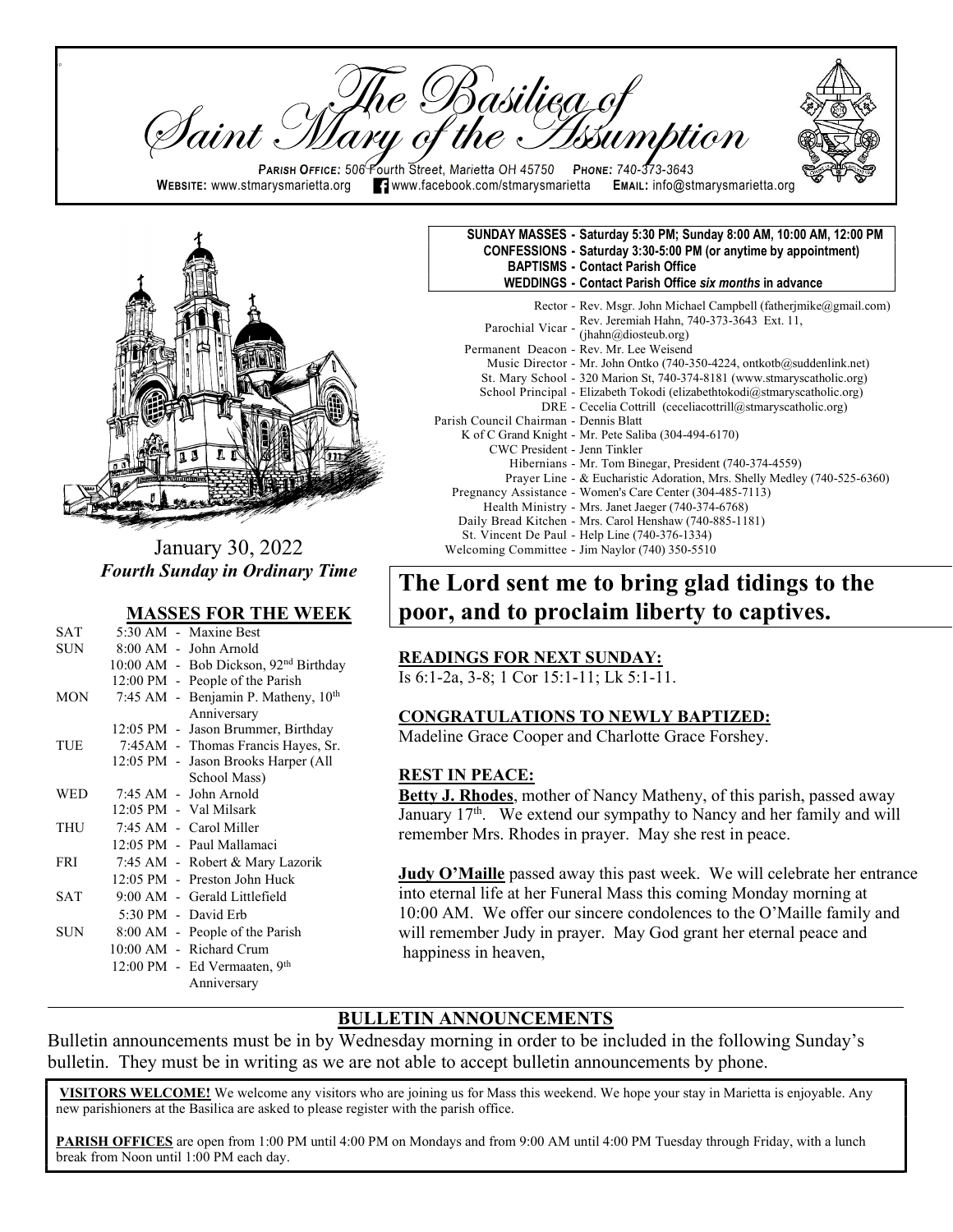## MEETINGS AND EVENTS

| <b>FRI</b> | 8:20AM            | $\overline{\phantom{a}}$ | 7:00 PM – Eucharistic Adoration in the Chapel of the English Martyrs.        |
|------------|-------------------|--------------------------|------------------------------------------------------------------------------|
| <b>THU</b> | $8:30 \text{ AM}$ | $\blacksquare$           | Cleaning the Basilica. See announcement.                                     |
|            | $6:00 \text{ PM}$ | $\overline{\phantom{a}}$ | Catholic Woman's Club Meeting in the Basilica Social Hall. See announcement. |
| <b>WED</b> | $8:20$ AM         | $\blacksquare$           | 7:00 PM – Eucharistic Adoration in the Chapel of the English Martyrs.        |
|            | $7:00$ PM         | $\sim$                   | RCIA in the Basilica Social Hall.                                            |
| <b>MON</b> | $6:15 \text{ PM}$ | $\overline{\phantom{a}}$ | Our Lady of Perpetual Help Devotions. See announcement.                      |
|            |                   |                          |                                                                              |

# The Lord Will Never Be Outdone In Generosity!

| Total collection last weekend:                          | \$10,112.50 |
|---------------------------------------------------------|-------------|
| Amount needed each week to meet<br>the Basilica budget: | \$14,225.00 |

God bless those who support our Basilica Parish!

# SECOND COLLECTION

On the first weekend of each month, there is a second collection for the maintenance of our Basilica. This collection will be taken up at all Masses next weekend, February 5 & 6.

### ONLINE GIVING

Online giving is available at the Basilica. For more information, please visit this website: http://www.stmarysmarietta.org and go to the left side of the web page. Click on the GIVE ON LINE button to see more information or to sign up.

#### BASILICA FOUNDATION

A fund has been established by the Marietta Community Foundation for the maintenance and repairs of our Basilica. This fund is separate from the monthly maintenance collection. Our goal is to have at least One Million in the fund before using it. To donate, contact the Community Foundation.

#### CWC QUILT RAFFLE

Catholic Woman's Club Outreach Ministry will be sponsoring a quilt raffle soon and is looking for donations of quilts. Proceeds from this raffle will go toward furthering our goal to raise \$6,000 to build a clean, safe water well in a village of an impoverished country. This well will provide clean water to 4,000 people. If you are able to provide a quilt, please contact Barb Ritchie at 740-538-4733.

### ST. MARY CATHOLIC SCHOOL NEWS

 St. Mary Catholic School will be celebrating Catholic Schools Week and Catholic Education January  $30^{th}$  – February 5, 2022. Our celebrations will be low key due to restrictions, but we will honor students and staff with various activities throughout the week and say THANK YOU to the Parishioners of The Basilica for your continued support of St. Mary Catholic School. To kick off the week, we will have an appointment only Open House on Monday, January 31<sup>st</sup> to kick off our registration process for the 2022-2023 Academic year. Appointments can be made by emailing Marketing Director, Mrs. Bradley at tammibradley@stmaryscatholic.org or by calling the school office at 740-374-8181and speaking to Mrs. Burkey to schedule. St. Mary Catholic School offers classes in Preschool 3, Preschool 4, and Prekindergarten through 8<sup>th</sup> Grade. In today's Basilica bulletin is a copy of the Irish Update weekly newsletter from St. Mary Catholic School. It contains activities and special projects that the students are working on as well as highlights the extras that show that St. Mary Catholic School students are educated far beyond a challenging curriculum. They are educated in character, responsibility, self-esteem, all surrounded by the foundation of faith.

#### 2021 CONTRIBUTION RECORDS

If you need a complete list of your parish contributions for 2021 please call the parish office and we will mail them to you. If you plan to pick up your information, please call a day ahead.

#### HEALTH MINISTRY NEWS

The blanket give-away will be February 2 during the daily bread kitchen. Donations of blankets or throws, new or gently used, may be dropped off at the K of C Hall on February 1 from  $5:30$  pm  $-$ 7:30 PM or by 9:00 AM on February 2<sup>nd</sup>.